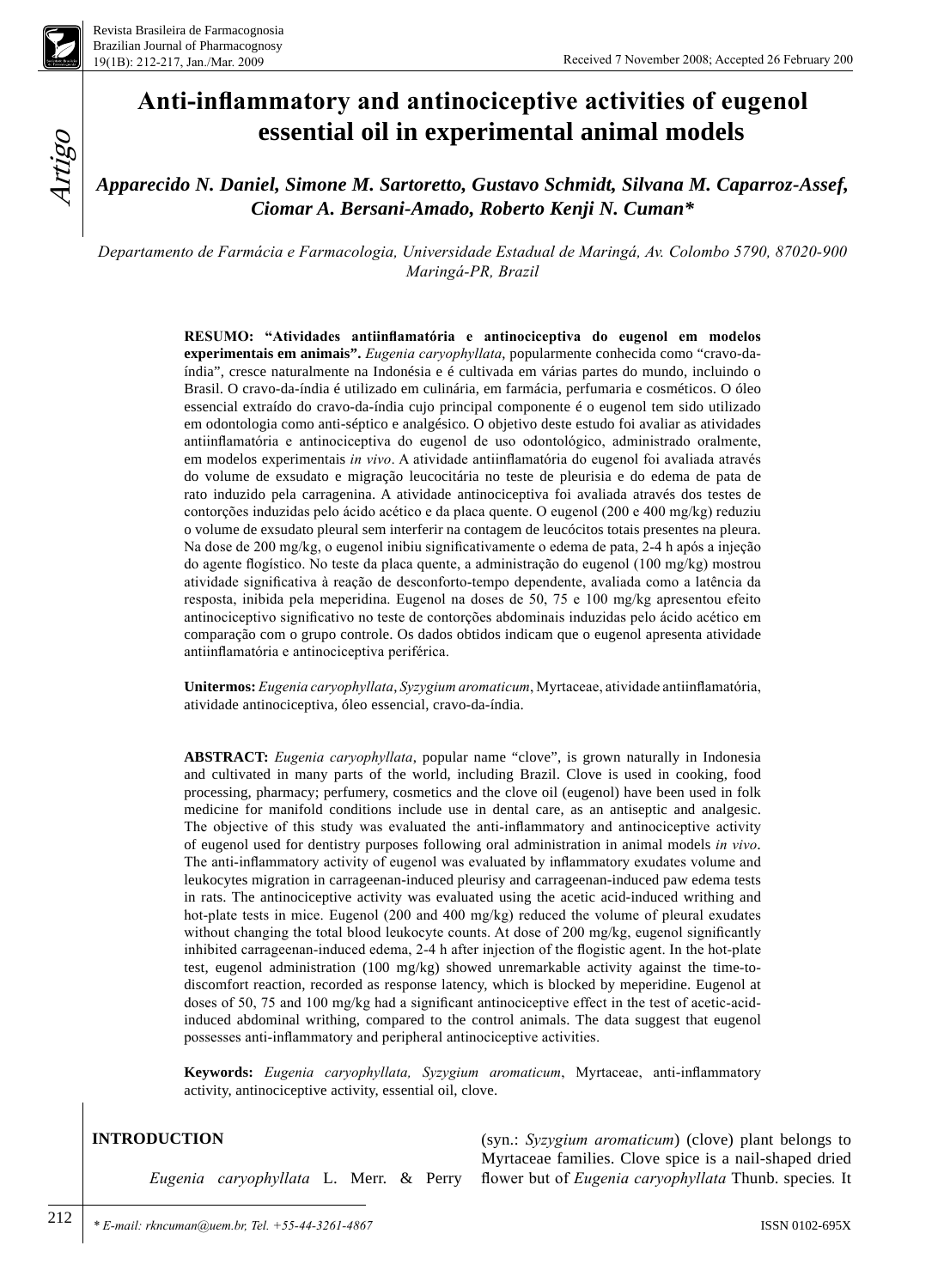is grown naturally in Indonesia and cultivated in many parts of the world, including Brazil (Costa, 1994; Corrêa et al., 1998; Agra et al., 2008). The plants have a strong phenolic smell and sharp acrid taste. Clove is used in cooking, food processing, pharmacy, perfumery and cosmetics. It contains essential oil at 15-20%, tanene 13% and fixed oil 10%. Non-essential ether extract constitutes 6-7%. Essential oil of clove is a colorless or light yellowish fluid extract from dried flower buds by steam distillation. Through GC/MS analysis of clove essential oil, 36 components were identified (Chaieb et al., 2007). The highest concentration was of eugenol (88.58%), eugenyl acetate (5.62%) and β-cariophyllene (1.38%). However, the differences in oil composition are correlated with different regions or countries where the plant is cultivated (Öztürk & Özbek, 2005).

The eugenol is widely used and well known for its medicinal properties. Traditional uses of clove oil include use in dental care, as an antiseptic and analgesic (Oliveira et al., 2007). It is active against oral bacteria associated with dental caries and periodontal disease (Cai & Wu, 1996) and effective against a large number of other bacteria (Burt & Reinders, 2003; Larhsini et al., 2001; Cressy et al., 2003; Friedman et al., 2002) and virus (Kim et al., 2001). Previous studies have reported biological activities of eugenol including antifungal (Gayoso et al., 2005; Manohar et al., 2001; Chami et al., 2005), anticarcinogenic (Zeng et al., 1992), antiallergic (Kim et al., 1998; Corrêa et al., 2008), antimutagenic activity (Miyazawa & Hisama, 2001), antioxidant (Ogata et al., 2000) and insecticidal (Park et al., 2000) properties. Eugenol has been used topically in dental practice to relieve pain arising from a variety of sources, including pulpits and dentinal hypersensitivity. In the present study, the anti-inflammatory and antinociceptive activities of eugenol used for dentistry purposes following oral administration in animal models *in vivo* were evaluated.

# **Material and Methods**

#### **Plant material and extraction of the essential oil**

Eugenol (ANVISA  $n^{\circ}$  10041120164) was purchased from S.S. White (Rio de Janeiro, Brazil). For the pharmacological assays, an aqueous suspension of eugenol was used.

### **Animals**

Male Swiss mice weighing  $25 \pm 5$  g were used in the experiments on antinociceptive activity and acute toxicity. Male Wistar rats weighing  $200 \pm 30$  g were used for the evaluation of the anti-inflammatory activity. The animals were obtained from Central Animal House of the Universidade Estadual de Maringá. They were housed at  $22 \pm 2$  °C under a 12 hour light/ 12 hour dark cycle and had free access to water and food, before experimentation. Prior to the experiments, the animals were fasted overnight, with water provided *ad libitum*. The experimental protocols were approved by and were followed in accordance with the guidelines of the Ethical Committee in Animal Experimentation of the Universidade Estadual de Maringá.

### **Carrageenan-induced paw edema in rats**

The anti-inflammatory test was evaluated by the carrageenan-induced paw edema test in the rat, according to the method of Winter et al. (1962). Male Wistar rats (190-230 g) were briefly anesthetized with ethyl ether and injected subplantarly into the right hind paw with 0.1 mL of suspension of carrageenan  $(200 \mu g)$ mL) in isotonic saline. The left hind paw was injected with 0.1 mL of saline and used as a control. Paw volume was measured prior and 1, 2 and 4 h after carrageenan administration, using a mercury plethysmograph (Ugo Basile, Italy). Eugenol (100, 200 and 400 mg/kg) was orally administered 30 minutes prior to carrageenan injection. The control group received an equivalent volume of water. Indomethacin (5 mg/kg, *p.o*.) and celecoxib (10 mg/kg, *p.o.*) were used as the reference drugs.

#### **Carrageenan-induced pleurisy in rats**

The test was performed according to Vinegar et al. (1973). The groups of rats were pre-treated with eugenol (100, 200 and 400 mg/kg, *p.o*.), indomethacin (5 mg/kg, *p.o.*) and celecoxib (10 mg/kg, *p.o.*) as the standard drugs, or water (0.1 mL, *p.o.*) as the control. Thirty minutes later, all animals received an intrapleural injection of carrageenan (200 μg/animal). Four hours later the animals were anesthetized with ethyl ether. The pleural exudate was collected, the volume determined, and the pleural cavity was washed with 1.0 mL saline containing heparin (10 IU/mL). The number of migrating leukocytes in the exudate was determined with a Neubauer chamber. Results were expressed as mean  $\pm$  S.E.M. of exudate pleural volume and of counts of total leukocytes.

# **Acetic acid-induced writhing test**

The antinociceptive activity of eugenol was assessed using the writhing test (abdominal constriction test), according to the method of Siegmund et al. (1957). Acetic acid solution (10 mL/kg,  $0.6\%$ ) was injected intraperitoneally, and the constriction of the abdominal muscles together with stretching of the hind limbs was counted over a period of 20 minutes, starting immediately after acetic acid injection. The essential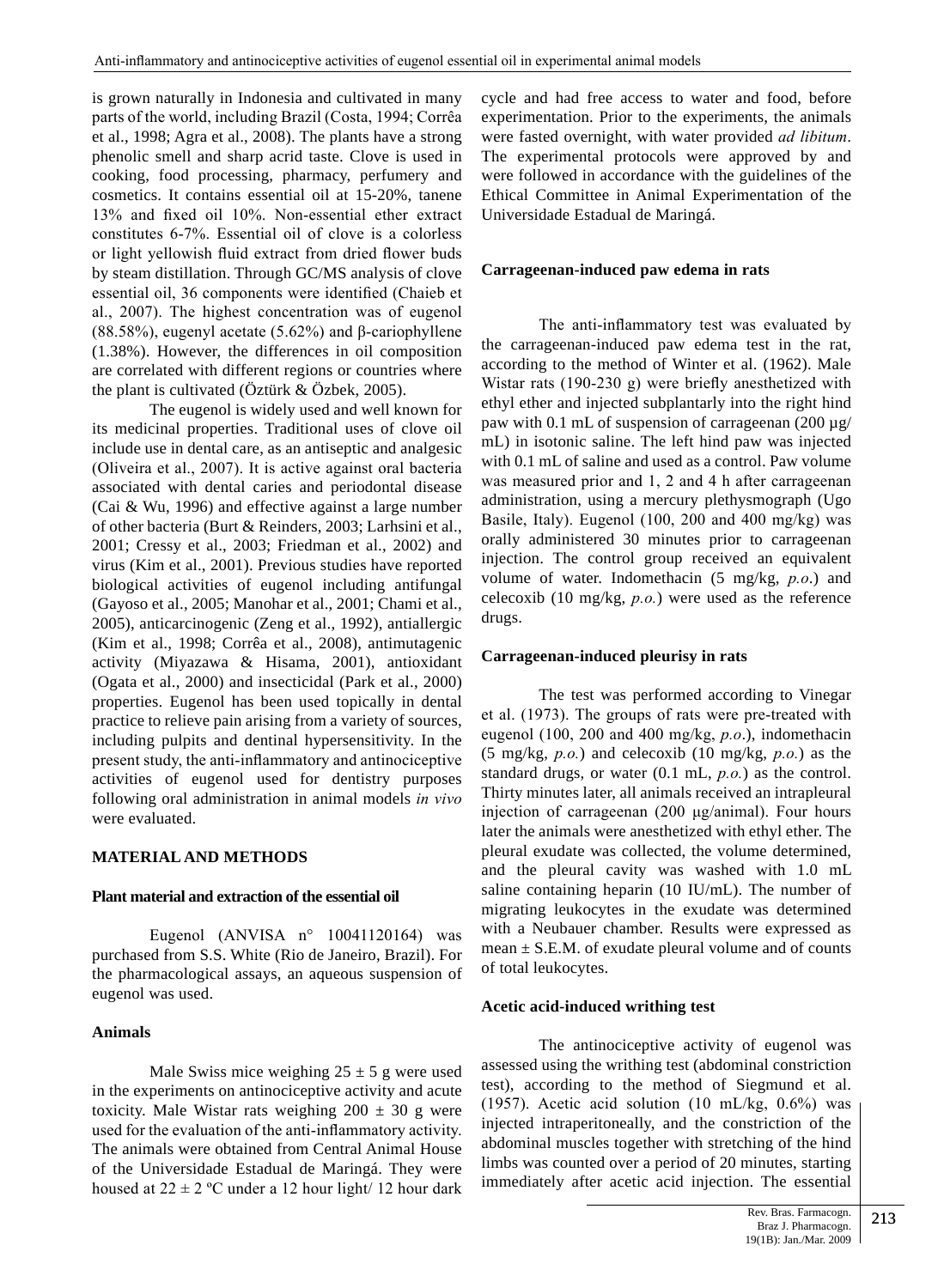oil (50, 75 and 100 mg/kg, *p.o*.), indomethacin (10 mg/ kg, *p.o*.) and celecoxib (10 mg/kg, *p.o.*) as the standard drug (positive controls), and water (0.3 mL, *p.o*.) as the negative control were administered 30 minutes before the acetic acid injection. Antinociceptive activity was expressed as the percentage of inhibition of abdominal constrictions between the control animals and the mice pre-treated with the oil.

## **Hot-plate test**

The hot-plate test was performed to measure response latencies according to the method previously described (MacDonald et al., 1946). The hot-plate (Model DS 37, Ugo Basile, Italy) was maintained at 54.0  $\pm$  1 °C. The time taken (sec) to cause a discomfort reaction (licking paws or jumping) was recorded as the response latency 0, 15, 30, 60 and 90 min after administration of eugenol (50, 75 and 100 mg/kg, *p.o.*), meperidine (50 mg/kg, *i.p.*) as the standard drug (positive control) or water (0.3 mL, *p.o.*) as the negative control. A latency period of 25 sec was defined as complete analgesia. The experiment was halted if the latency period was exceeded, in order to avoid injury.

## **Statistical analysis**

All data are expressed as mean ± S.E.M. Results were statistically analyzed using Student's t-test for unpaired data (two-tailed) or by one-way analysis of variance (ANOVA) followed Tukey test. P values < 0.05 were considered statistically significant.

# **RESULTS AND DISCUSSION**

In this study we evaluated the anti-inflammatory activity of eugenol in experimental models of inflammation (paw edema and pleurisy induced by carrageenan). The oral administration of eugenol at doses of 400 mg/kg, significantly inhibited paw edema, 2-4 h after carrageenan injection and the inhibition rate was comparable to that of indomethacin and celecoxib. The results are presented in Figure 1.

It is related in literature that some essential oil extracted of plants exhibit an inhibitory effect of on pleural exudates formation (Siani et al., 1999; Vendruscolo et al., 2006). Similarly, in the pleurisy model, eugenol administered orally at doses of 200 and 400 mg/kg caused significant inhibition of fluid extravasation, but not on the leukocyte migration when compared with references drugs (Table 1). On the other hand, geranium, lemongrass and spearmint essential oil provoked inhibition of neutrophil accumulation in the peritoneal cavity (Abe et al., 2004).

It is well known that different mechanisms may be involved in the genesis of inflammatory reactions. The development of the inflammatory response induced by carrageenan (paw edema and pleurisy) is characterized by an initial stage (1-2 h) which is dependent on the release of histamine, serotonin and bradykinin, followed by a later stage (3-4 h) which is maintained principally by the release of prostanoids (Crunkhorn & Meacock, 1971; Niemegeers et al*.*, 1964). It has also been shown that nitric oxide (NO) has an important role as much as in the regulation of vascular permeability as in cell migration induced by proinflammatory agents, including carrageenan (Vinegar et al., 1982; Costa et al., 2008). In macrophages and other cell types, cytokines and lipopolysaccharide induce nitric syntase (iNOS) and cyclooxygenase-2 (COX-2). Both iNOS and COX-2 are responsible for the production of large proinflammatory mediators, nitric oxide and prostaglandins at the inflammatory site (Lee et al*.*, 1992; Nussler & Biliar, 1993). Eugenol showed similar antiinflammatory effects to COX antagonist (indomethacin) and COX-2 selective antagonist (celecoxib). The COX-2 inhibitory effect of eugenol has been described by Huss et al., (2002) and *in vitro* by Kim et al., (2003) in LPS-stimulated mouse macrophage.

Two different analgesic testing methods were employed in the current investigation with the objective of identifying possible peripheral (acetic acid-induced writhing test) and central (hot-plate test) effects of the essential oil. Acetic acid causes an increase in the peritoneal fluid level of prostaglandins  $(PGE<sub>2</sub>$  and  $PGF<sub>2\alpha</sub>$ ), involving in part peritoneal receptors (Deraedt et al., 1980) and inflammatory pain by inducing capillary permeability (Amico-Roxas et al., 1984). Collier et al. (1968) postulated that acetic acid acts indirectly by inducing the release of endogenous mediators, which stimulate the nociceptive neurons. Indeed, traditional anti-inflammatory (NSAIDs) can inhibit COX in peripheral tissues and interfere with the mechanism of transduction of primary afferent nociceptors. Eugenol (50, 75 and 100 mg/kg) oral administration significantly decreased (61.6, 64.8 and 88.3%, respectively) the number of acetic acid-induced writhes in mice in comparison to the control group, as observed for indomethacin and celecoxib (Table 2). On the other hand, oral administration of eugenol (50, 75 and 100 mg/kg) failed to prolong latency time compared with control animals in mice in the hot-plate test (Figure 2). Meperidine (50 mg/kg, *i.p.*), the positive control used in this study caused significant antinociception effect. Eugenol exhibited significant antinociceptive activity against chemical stimuli (acetic acid tests), but not against thermal stimuli, suggesting that eugenol predominantly inhibits the peripheral pain mechanism. Similar results were observed by Kurian et al. (2006) after intraperitoneal administration of eugenol in mice. The analgesic effect was also demonstrated with others essential oils obtained from *Zingiber officinale* Roscoe (Vendruscolo et al., 2006), *Lavandula angustifolia* Mill L (Hajhashemi et al*.*, 2003), *Hypericum brasiliense*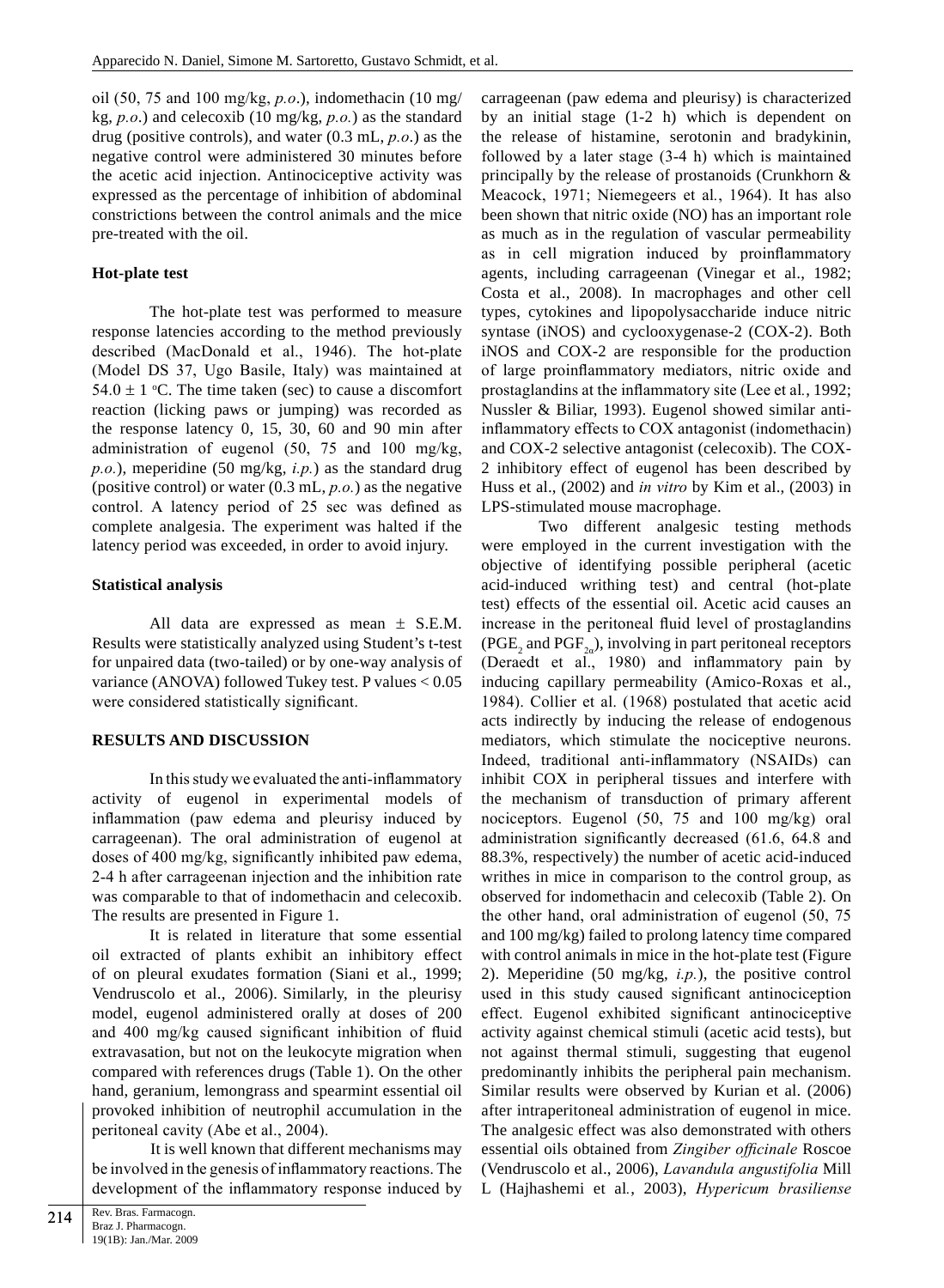| Group                          | Exudate volume (mL) | % Inhibition of edema    | Leukocyte count (cells/ $mm3$ )<br>$\rm x~10^3$ |
|--------------------------------|---------------------|--------------------------|-------------------------------------------------|
| Control                        | $0.90 + 0.11$       | $\overline{\phantom{0}}$ | $62.6 \pm 4.8$                                  |
| Indomethacin $5 \text{ mg/kg}$ | $0.50 + 0.03*$      | 44.5                     | $61.5 + 6.0$                                    |
| Celecoxib $10 \text{ mg/kg}$   | $0.49 \pm 0.03$ **  | 45.6                     | $54.9 \pm 4.9$                                  |
| Eugenol $100 \text{ mg/kg}$    | $0.70 \pm 0.08$     | 22.2                     | $53.9 \pm 3.4$                                  |
| Eugenol $200 \text{ mg/kg}$    | $0.54 \pm 0.07*$    | 40.0                     | $48.2 \pm 5.1$                                  |
| Eugenol 400 mg/kg              | $0.53 \pm 0.04*$    | 41.1                     | $45.7 \pm 5.9$                                  |

|  |  |  |  | <b>Table 1.</b> Effect of eugenol on pleurisy induced by intrapleural injection of carrageenan in male Wistar rats. |  |
|--|--|--|--|---------------------------------------------------------------------------------------------------------------------|--|
|  |  |  |  |                                                                                                                     |  |

Each value represents the mean number of leucocytes  $\pm$  SEM from 10-13 for each group.  $*p < 0.05$ ,  $** p < 0.01$  compared to the control group (ANOVA, Tukey test).

**Table 2.** Effects of eugenol on acetic acid-induced writhing in mice.

| Group                        | Number of writhings | Inhibition $(\%)$        |  |
|------------------------------|---------------------|--------------------------|--|
| Control                      | $70.4 \pm 3.2$      | $\overline{\phantom{a}}$ |  |
| Indomethacin 10 mg/kg        | $44.4 \pm 1.2^*$    | 36.9                     |  |
| Celecoxib $10 \text{ mg/kg}$ | $30.4 \pm 4.7*$     | 56.8                     |  |
| Eugenol 50 mg/kg             | $27.0 \pm 6.6^*$    | 61.6                     |  |
| Eugenol 75 mg/kg             | $24.8 \pm 4.6^*$    | 64.8                     |  |
| Eugenol $100 \text{ mg/kg}$  | $6.2 + 1.1*$        | 88.1                     |  |

Each value represents the mean  $\pm$  SEM from 7-9 for each group.

\*p < 0.05 compared to the control group (ANOVA, Tukey test).



**Figure 1.** Effect of oral treatment with eugenol on the development of edema induced by intraplantar injection of carrageenan in rats ( $n = 8-10$  animals). Rats were treated orally with eugenol (100, 200 and 400 mg/kg), 1 h prior to the injection of carrageenan (200  $\mu$ g). Indomethacin (5 mg/kg, *p.o*.) and celecoxib (10 mg/kg, *p.o.*) were used as the reference anti-inflammatory. Each column represents the mean volume of the paw  $\pm$  S.E.M., at 1, 2 and 4 h after injection of the carrageenan.  ${}^{*}\text{p} < 0.001$ ;  ${}^{*}\text{p} < 0.01$ ;  ${}^{*}\text{p} < 0.01$ , compared to the control group, treated with saline (ANOVA, Tukey test).

**Figure 2.** Effect of eugenol on the pain threshold of mice in the hot-plate test. The vehicle (control group), eugenol (50, 75 and 100 mg/kg) and meperidine (50 mg/kg) were administered orally. The reaction time (sec) was measured 15, 30, 60 and 90 min after treatment. Each point represents the mean  $\pm$  S.E.M. reaction time.\*p  $\lt$  0.001 compared to the control group (ANOVA, Tukey test).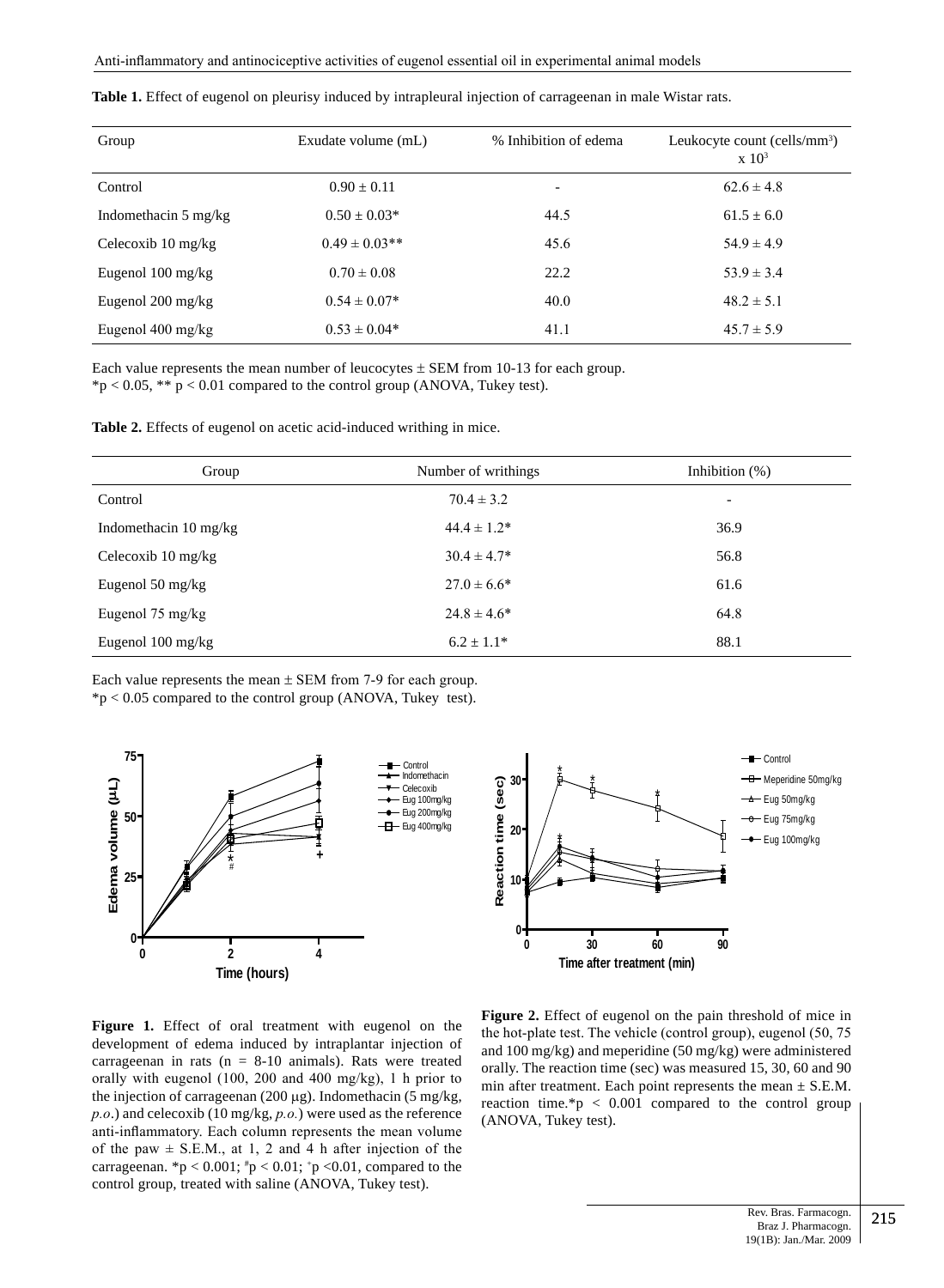willd (Perazzo et al., 2008) and *Satureja hortensis* L (Hajhashemi et al*.*, 2002).

Our data demonstrated that the antiinflammatory and antinociceptive activities of eugenol might be partially related to inhibition of prostaglandin synthesis or release of other endogenous mediators. Overall, our data provide support for the popular use of eugenol in folk medicine for some inflammatory and pain ailments.

## **ACKNOWLEDGEMENTS**

This study was supported by the grants from the Fundação Araucária, Paraná, Brazil. We thank Mr. Jailson Araujo Dantas and Mrs. Célia Regina Miranda for technical assistance.

#### **REFERENCES**

- Abe S, Maruyama N, Hayama K, Inouye S, Oshima H, Yamaguchi H 2004. Supression of neutrophil recruitment in mice by geranium essential oil. *Mediat Inflamm 13*: 21-24.
- Agra MF, Silva KN, Basílio IJLD, França PF, Barbosa-Filho JM 2008. Survey of medicinal plants used in the region Northeast of Brazil. *Rev Bras Farmacogn 18*: 472-508.
- Amico-Roxas M, Caruso A, Trombadore S, Scifo R, Scapagine U 1984. Gangliosides antinociceptive effects in rodents. *Arch Int Pharmacodyn Ther 272*: 103-117.
- Burt SA, Reinders RD 2003. Antibacterial activity of selected plant essential oil against *Escherichia coli* O157:H7. *Lett Appl Microbiol 36*: 162-167.
- Cai L, Wu CD 1996. Compounds from *Syzygium aromaticum* possessing growth inhibitory activity against oral pathogens. *J Nat Prod 59*: 987-990.
- Chaieb K, Hajlaoui H, Zmantar T, Kahla-Nakbi AB, Rouabbhia M, Mahdouani K, Bakhrouf A 2007. The chemical composition and biological activity of clove essential oil, *Eugenia caryophyllata* (*Syzigium aromaticum* L. Myrtaceae): a short review. *Phytother Res 21*: 501-506.
- Chami F, Chami N, Bennis S, Bouchikhi T, Remmal A 2005. Oregano and clove essential oils induce surface alteration of *Saccharomyces cerevisiae. Phytother Res 19*: 405-408.
- Collier HOJ, Dinnen LC, Johnson CA, Schneider C 1968. The abdominal constriction response and its suppression by analgesic drugs in mouse. *Brit J Pharmacol Chemother 32*: 295-310.
- Corrêa AD, Siqueira-Batista R, Quintas LEM. 1998. *Plantas Medicinais: do cultivo à terapêutica.* Petrópolis.
- Corrêa MFP, Melo GO, Costa SS 2008. Substâncias de origem vegetal potencialmente úteis na terapia da Asma. *Rev Bras Farmacogn 18 (Supl.)*: 785-797.

Costa AF 1994. *Farmacognosia*. Lisboa: Calouste Gulbenkian.

Costa JFO, David JPL, David JM, Giulietti AM, Queiroz LP, Santos RR, Soares MBP 2008. Immunomodulatory activity of extracts from *Cordia superb* Cham. and *Cordia rufescens* A. DC. (Boraginaceae), plant species native from Brazilian Semi-arid. *Rev Bras* *Farmacogn 18*: 11-15.

- Cressy HK, Jerret AR, Osborne CM, Bremer PJ 2003. A novel method for the reduction of number of *Listeria monocytogenes* cells by freezing in combination with an essential oil in bacteriological media. *J Food Protect 66*: 390-395.
- Crunkhorn P, Meacock SC 1971. Mediators of inflammations induced in the rat paw by carrageenan. *Brit J Pharmacol 42*: 392-402.
- Deraedt R, Jougney S, Delevalcee F, Falhout M 1980. Release of prostaglandin E and F in an algogenic reaction and its inhibition. *Eur J Pharmacol 51*: 17-21.
- Friedman M, Henika PR, Mandrell RE 2002. Bactericidal activities of plant essential oils and some of their isolated constituents against *Campylobacter jejuni, Escherichia coli, Listeria monocytogenes*, and *Salmonella enterica. J Food Protect 65*: 1545-1560.
- Gayoso CW, Lima EO, Olivera VT, Pereira FO, Souza EL, Lima EL, Navarro DF 2005. Sensitivity of fungi isolated from onichomicosis to *Eugenia caryophyllata* essential oil and eugenol. *Fitoterapia 76*: 247-249.
- Hajhashemi V, Ghannadi A, Pezeshkian SK 2002. Antinociceptive and anti-inflammatory effects of *Saruteja hortensis* L. extracts and essential oil. *J Ethnopharmacol 82*: 83-87.
- Hajhashemi V, Ghannadi A, Sharif, B 2003. Anti-inflammatory and analgesis properties of the leaf extracts and essential oil of *Lavandula angustifolia* Mill. *J Ethnopharmacol 89*: 67-71.
- Huss U, Ringbom T, Perera P, Bohlin L, Vasänge M 2002. Screening of ubiquitous plant constituents for COX-2 inhibition with a scintillation proximity based assay. *J Nat Prod 65*: 1517-1521.
- Kim HM, Lee EH, Hong SH, Song HJ, Shin MK, Kim SH, Shin TY 1998. Effect of *Syzygium aromaticum* extract on immediate hypersensitivity in rats. *J Ethnopharmacol 60*: 125-131.
- Kim HJ, Lee JS, Woo ER, Kim MK, Yang BS, Yu YG, Park H, Lee YS 2001. Isolation of virus-cell fusion inhibitory components from *Eugenia caryophyllata*. *Planta Med 67*: 277-279.
- Kim SS, Oh OJ, Min HY, Park EJ, Kim Y, Park HJ, Han YN, Lee SK 2003. Eugenol suppresses cyclooxygenase expression in lipopolysaccharide-stimulated mouse macrophage RAW264.7 cells. *Life Sci 73*: 337-348.
- Kurian R, Arulmozhi DK, Veeranjaneyulu A, Bodhankar SL 2006. Effect of eugenol on animal models of nociception. *Indian J Pharmacol 38*: 341-345.
- Larhsini M, Oumoulid L, Lazrek HB, Wataleb S, Bousaid M, Bekkouche K, Jana M 2 001. Antibacterial activity of some Maroccan medicinal plants. *Phytother Res 15*: 250-252.
- Lee SH, Soyoola E, Chanmungam P, Hart S, Sun W, Zhong H, Liou S, Simmons D, Hwang D 1992. Selective expression of mitogen-inducible cyclooxygenase in macrophages stimulated with lipopolysaccaride. *J Biol Chem 267*: 25934-25938.
- MacDonald AD, Woolfe G, Bergel F, Morrison AL, Paroli E, Rinderknecht H 1946. Analgesis action of pethidine and related compounds. *Brit J Pharmacol Chemother 1*: 4-14.
- Manohar V, Ingram C, Gray J, Talpur NA, Echard BW, Bagchi D, Preuss HG 2001. Antifungal activities